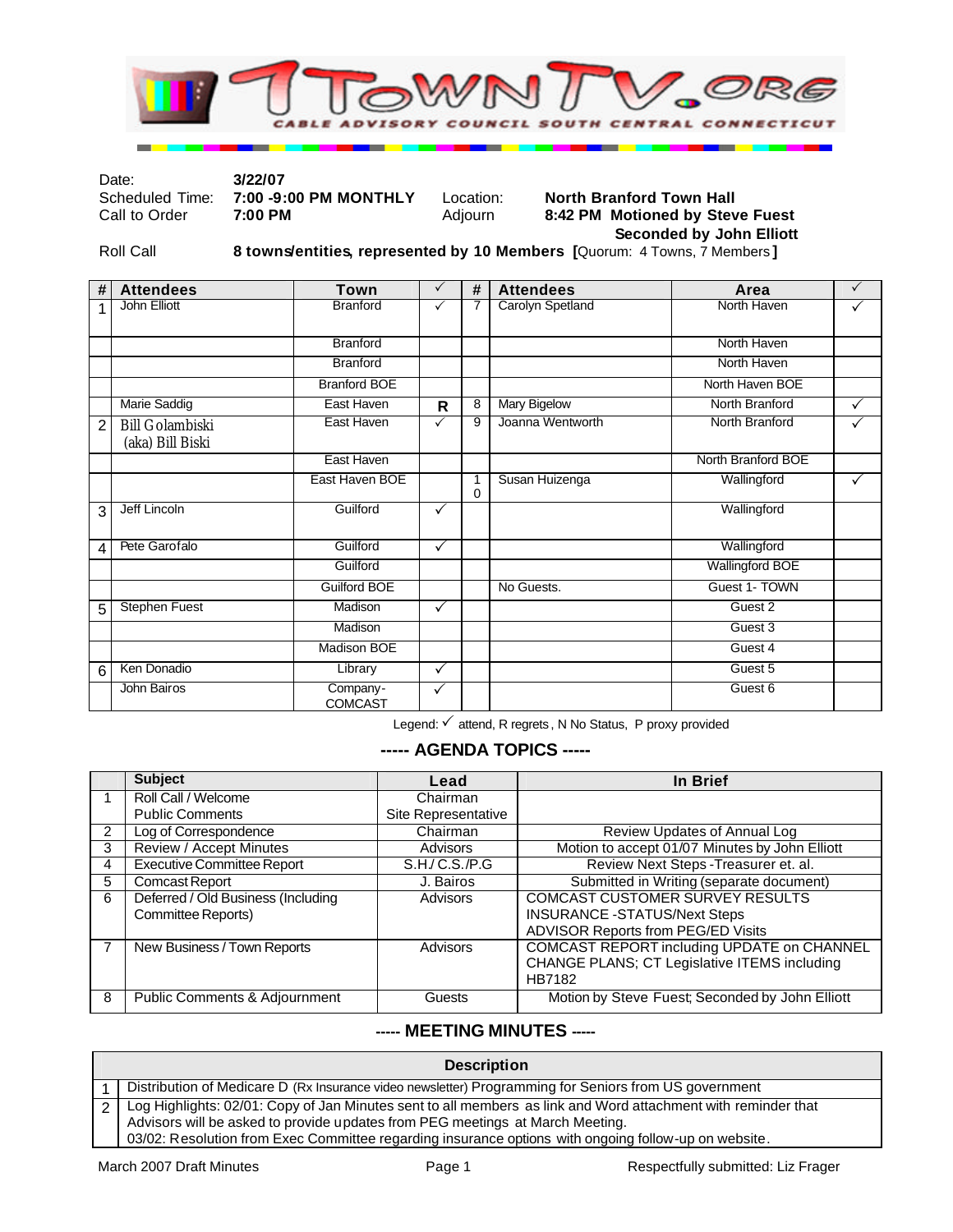

|                | 03/08: Letter from A. Riddle regarding FCC and PEGs.                                                                                                                                                  |
|----------------|-------------------------------------------------------------------------------------------------------------------------------------------------------------------------------------------------------|
|                | Clarification distinguishing old business and new business (including items that will be discussed in Comcast report)                                                                                 |
| 3              | Motion to accept Jan minutes by John Elliott, seconded by Pete Garofalo. All in favor. 3 Abstentions. Minutes accepted.                                                                               |
| 4              | Insurance Item. Treasurers Report as distributed. Loan to CACSCC to cover delay in billing for EOC, Late Comcast                                                                                      |
|                | check (corrected check deposited march 20) and avoid penalty for early CD withdral. C. Huizeng reviewed Isurance                                                                                      |
|                | process, outcomes and options. Benefits of SLIP program could be most advantageous, if all PEGs enroll for EOC and                                                                                    |
|                | BOD coverage. Property & Dishonesty Bond can be shared. Issues reviewed included risk, cost, underwriting factors                                                                                     |
|                | and Renewal Status. See Motions.                                                                                                                                                                      |
| 5              | See COMAST Submitted Report for 1 <sup>st</sup> Quarter 2007.                                                                                                                                         |
| 6              | Survey results: Discussion postponed until next month's meeting. Some Advisors did not get copies. See Next Steps                                                                                     |
|                | January #6,7                                                                                                                                                                                          |
| $\overline{7}$ | PEG REPORTS:                                                                                                                                                                                          |
|                | Susan (Wallingford): Board of Ed Rep will be joining the Committee in the coming month.                                                                                                               |
|                | John (Branford): PodCasts available for download, anything from the channel can be downloaded. Sponsorship kits<br>distributed to the community. No official business taken on the Education Channel. |
|                | Jeff (Guilford): Interest in new technology for the station.                                                                                                                                          |
|                |                                                                                                                                                                                                       |
|                | Mary (N. Branford): Distributed in writing: Request for Action from CAC. New equipment being purchased, editing class                                                                                 |
|                | being offered soon.                                                                                                                                                                                   |
|                | Steve (Madison): Interest in new/changing technology, and how it will affect PEGs. Purchasing new equipment.                                                                                          |
|                | Note from Marie (East Haven): conveys agreement of Insurance status.                                                                                                                                  |
| 8              | No public comments. Adjourn at 8:42pm.                                                                                                                                                                |

## **----- MOTIONS / ACTION ITEMS -----**

| <b>Business</b>         | <b>Motion</b>                                                                                                                                                                                                                                                                                                                                                                                                   | <b>By</b>                                         | <b>Vote</b>                                             |
|-------------------------|-----------------------------------------------------------------------------------------------------------------------------------------------------------------------------------------------------------------------------------------------------------------------------------------------------------------------------------------------------------------------------------------------------------------|---------------------------------------------------|---------------------------------------------------------|
| Old                     | Motion to "acknowledge North Branford as eligible for<br>insurance discount rate in billing for 2007 EOC by CACSCC."<br>Outcome: All PEGs except Branford & Madison will get<br>discount.                                                                                                                                                                                                                       | John Elliott<br>$2^{nd}$ by Jeff<br>Lincoln       | Unanimous                                               |
| Old                     | Motion to "To BILL PEGS for EOC and include information<br>about SLIP program encouraging local review of the SLIP<br>program for next March. Mailing is to include risk<br>management helpful hints and SLIP contact information. Also<br>provide Information about Dishonesty Bond as umbrella<br>coverage.'<br>Outcome: Motion made based on Exec Committee's<br>recommendation of 2006 purchase experience. | Joanne<br>Wentworth<br>$2^{nd}$ by Ken<br>Donadio | Unanimous                                               |
| <b>New</b>              | Motion to "ask Comcast to formally consider 3 contiguous                                                                                                                                                                                                                                                                                                                                                        | Jeff Licoln<br>$2^{nd}$ by                        | <b>Unanimous</b>                                        |
| (Comcast)               | channels (21)"                                                                                                                                                                                                                                                                                                                                                                                                  | John Elliott                                      |                                                         |
| <b>New</b><br>(Comcast) | Motion "to request a \$300 compensation for each PEG &<br>CACSCC for reimbursable rebranding expenses"                                                                                                                                                                                                                                                                                                          | Jeff Lincoln<br>$2nd$ by John<br>Elliott          | Susan Huzienga<br>opposes, Carolyn<br>abstains. Passed. |

# **----- NEXT STEPS / ACTION JANUARY STATUS -----**

|                                    | <b>Description</b>                                                                                                                                   | <b>Assigned To</b>                 | Due Date                                                                                         |
|------------------------------------|------------------------------------------------------------------------------------------------------------------------------------------------------|------------------------------------|--------------------------------------------------------------------------------------------------|
|                                    | 2006 Leftover tasks: J. Bairos requested notation in financial<br>report/budget related to \$60 inkind advertisement. Checking Acct to<br>be closed. | Pete Garofalo                      | Acct closed. Financial<br>Report notation pending -<br><b>Annual Meeting Budget</b><br>Prep item |
|                                    | Contact Branford regarding SLIP Insurance data needed by                                                                                             | John Elliott                       | Timely follow-up &                                                                               |
| March 2007 Draft Minutes<br>Page 2 |                                                                                                                                                      | Respectfully submitted: Liz Frager |                                                                                                  |